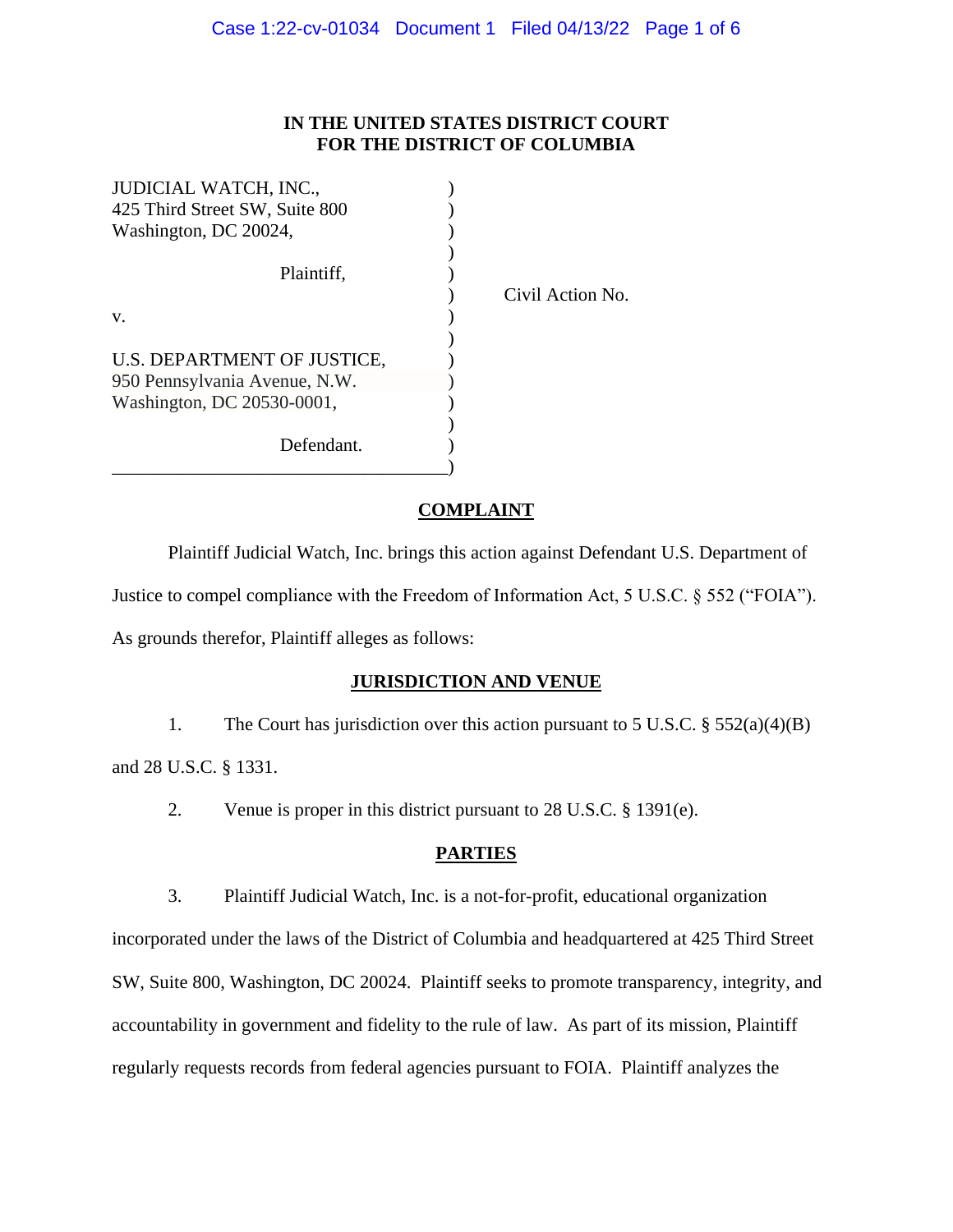#### Case 1:22-cv-01034 Document 1 Filed 04/13/22 Page 2 of 6

agencies' responses and disseminates both its findings and the requested records to the American public to inform them about "what their government is up to."

4. Defendant U.S. Department of Justice ("DOJ") is an agency of the United States Government. Defendant has possession, custody, and control of records to which Plaintiff seeks access. Defendant is headquartered at 950 Pennsylvania Avenue, NW, Washington, DC 20530- 0001.

#### **STATEMENT OF FACTS**

5. On November 10, 2021, Plaintiff submitted a FOIA request to the Federal Bureau of Investigation ("FBI"), a component of Defendant, seeking access to communications between FBI officials and the New York Times regarding FBI raids earlier that same month on the homes of an investigative reporter for and the founder/CEO of Project Veritas, a non-profit nongovernmental organization headquartered in Mamaroneck, New York. The request, submitted via the FBI's online FOIA portal, described the requested records as follows:

- 1. All records of communications, whether by email (on .gov or non.gov email accounts), text message, or instant chat, between officials in the FBI, including but not limited to officials in the offices of the FBI Director, FBI Deputy Director, Office of General Counsel, Office of Public Affairs, and/or the FBI New York Field Office on the one hand, and employees, contractors, and representatives of The New York Times on the other hand, regarding the FBI search warrants and raid on the residence of Project Veritas journalist Spencer Meads on November 4, 2021.  The time frame of the request is October 1, 2021 to present.
- 2. All records of communications, whether by email (on .gov or non.gov email accounts), text message, or instant chat, between officials in the FBI, including but not limited to officials in the offices of the FBI Director, FBI Deputy Director, Office of General Counsel, Office of Public Affairs, and/or the FBI New York Field Office on the one hand, and employees, contractors, and representatives of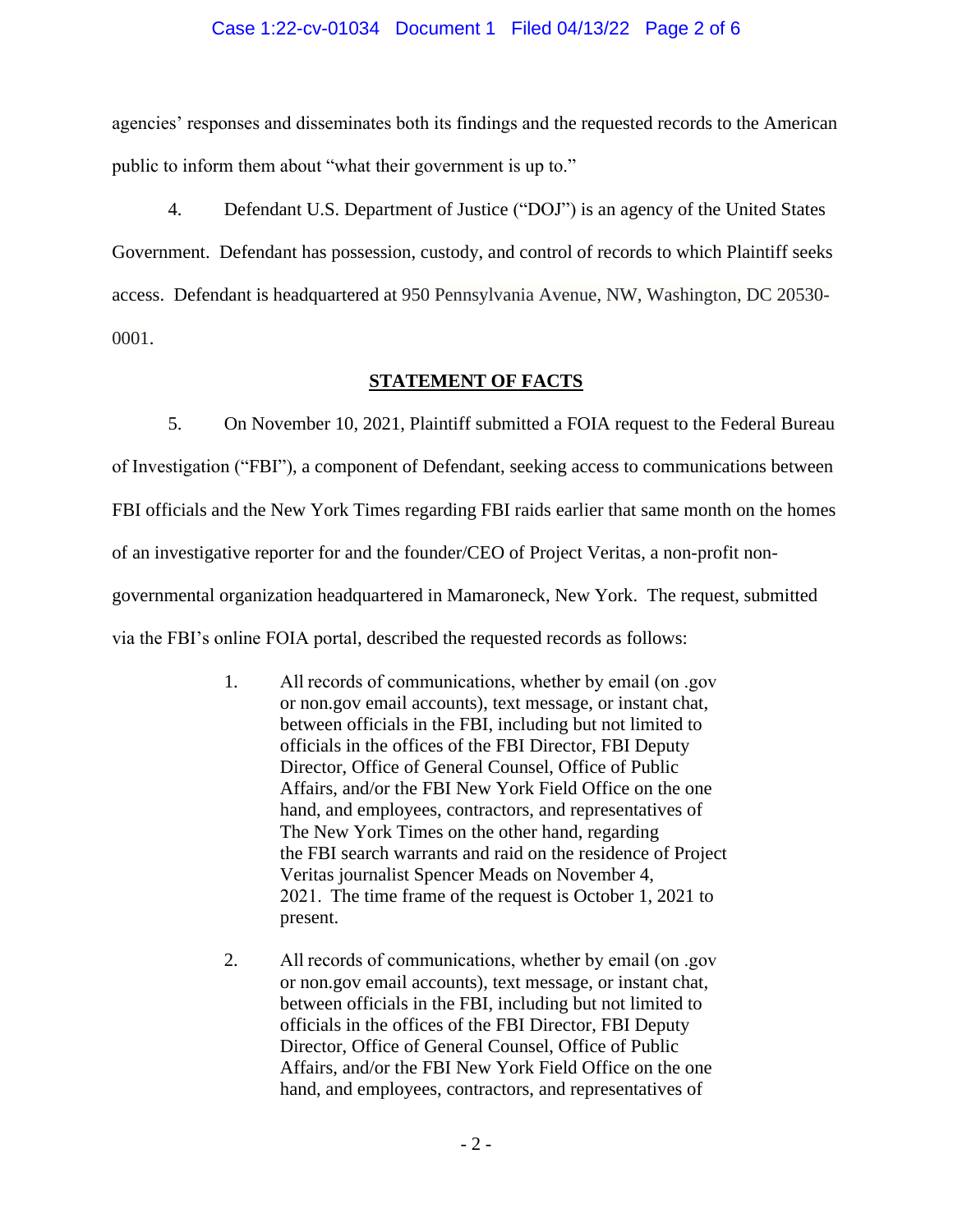#### Case 1:22-cv-01034 Document 1 Filed 04/13/22 Page 3 of 6

The New York Times on the other hand, regarding the FBI search warrants and raid on the residence of Project Veritas founder James O'Keefe on November 6, 2021.  The time frame of the request is October 1, 2021 to present.

6. On information and belief, the FBI divided Plaintiff's request into two parts and assigned the parts FOIPA Request Nos. 1510345-000 and 1510345-001.

7. By letter dated November 24, 2021, the FBI acknowledged receipt of the request and advised Plaintiff that the request had been assigned FOIPA Request No. 1510345-000. The letter did not advise Plaintiff that the request had been divided into two parts or that the other portion of the request was being assigned a separate number.

8. By letter dated December 15, 2021, the FBI confirmed the existence of records responsive to FOIPA Request No. 1510345-000, but denied the request, asserting that the records were "law enforcement records" located in an investigative file and were exempt from disclosure under FOIA Exemption 7(A). Defendant further asserted that "there is a pending or prospective law enforcement proceeding relevant to these responsive records, and release of the information could reasonably be expected to interfere with enforcement proceedings."

9. On January 4, 2022, Plaintiff appealed the FBI's denial of FOIPA Request No. 1510345-000 to Defendant's Office of Information Policy ("OIP"), the administrative appeal authority identified in the December 15, 2021 denial.

10. Later that same day, January 4, 2022, OIP acknowledged receipt of Plaintiff's appeal and advised Plaintiff that the appeal had been assigned appeal number A-2022-00551.

11. By letter dated January 6, 2022 bearing the subject line "FOIPA Request No. 1510345-001," the FBI again confirmed the existence of records responsive to the request but again denied the request, asserting that, like FOIPA Request No. 1510345-001, the records were

- 3 -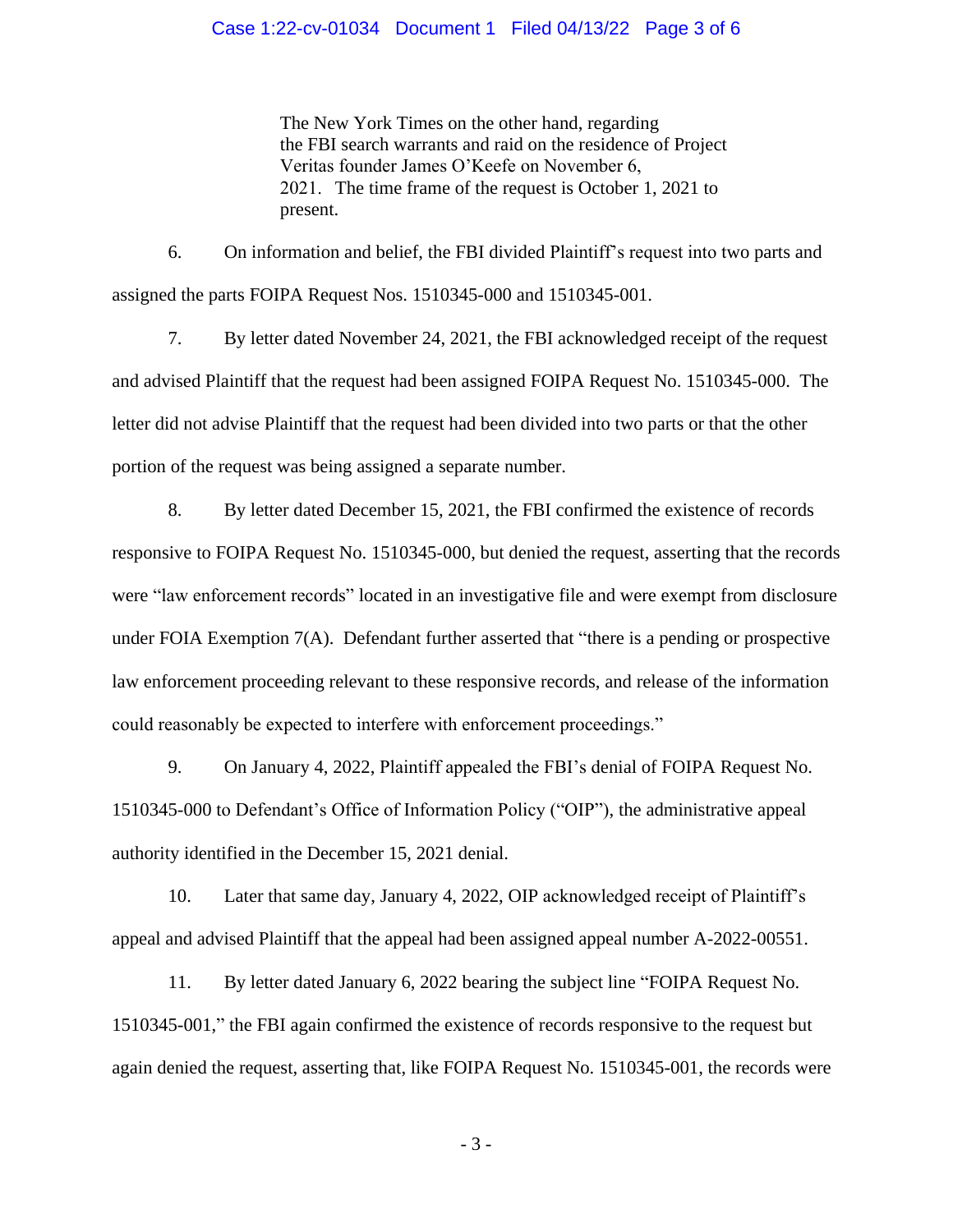#### Case 1:22-cv-01034 Document 1 Filed 04/13/22 Page 4 of 6

"law enforcement records" located in an investigative file and were exempt from disclosure under FOIA Exemption 7(A). Defendant again further asserted that "there is a pending or prospective law enforcement proceeding relevant to these responsive records, and release of the information could reasonably be expected to interfere with enforcement proceedings."

12. Neither the FBI's December 15, 2021 letter regarding FOIPA Request No. 1510345-000 nor its January 6, 2022 letter regarding FOIPA Request No. 151034-001 explained how communications with the New York Times constituted "law enforcement records."

13. On information and belief, OIP subsequently considered Plaintiff's January 4, 2022 appeal as an appeal of the denial of FOIPA Request No. 1510345-001 as well and consolidated for purposes of appeal both the two portions of Plaintiff's November 10, 2021 request the FBI had denied and a second request Plaintiff had submitted to the FBI on December 21, 2021, FOIPA Request No. 1514498-000, which also concerned Project Veritas and had been denied by the FBI on January 6, 2022 on the same grounds.

14. In a letter dated February 14, 2022, OIP wrote, "You appealed from the actions of the [FBI] on your [FOIA] request for access to various records concerning Project Veritas." The letter bore the subject line "Appeal Nos. A-2022-0551, A-2022-00580 & A-2022-00615" and "Request Nos. 1510345-000, 1510345-001, & 1514498-000." OIP affirmed the FBI's denials, asserting that the "FBI properly withheld this information in full" pursuant to 5 U.S.C §  $552(b)(7)(A)$  and "it is reasonably foreseeable that disclosure of this information would harm the interests protected by this provision. This provision concerns records or information compiled for law enforcement purposes the release of which could reasonably be expected to interfere with enforcement proceedings."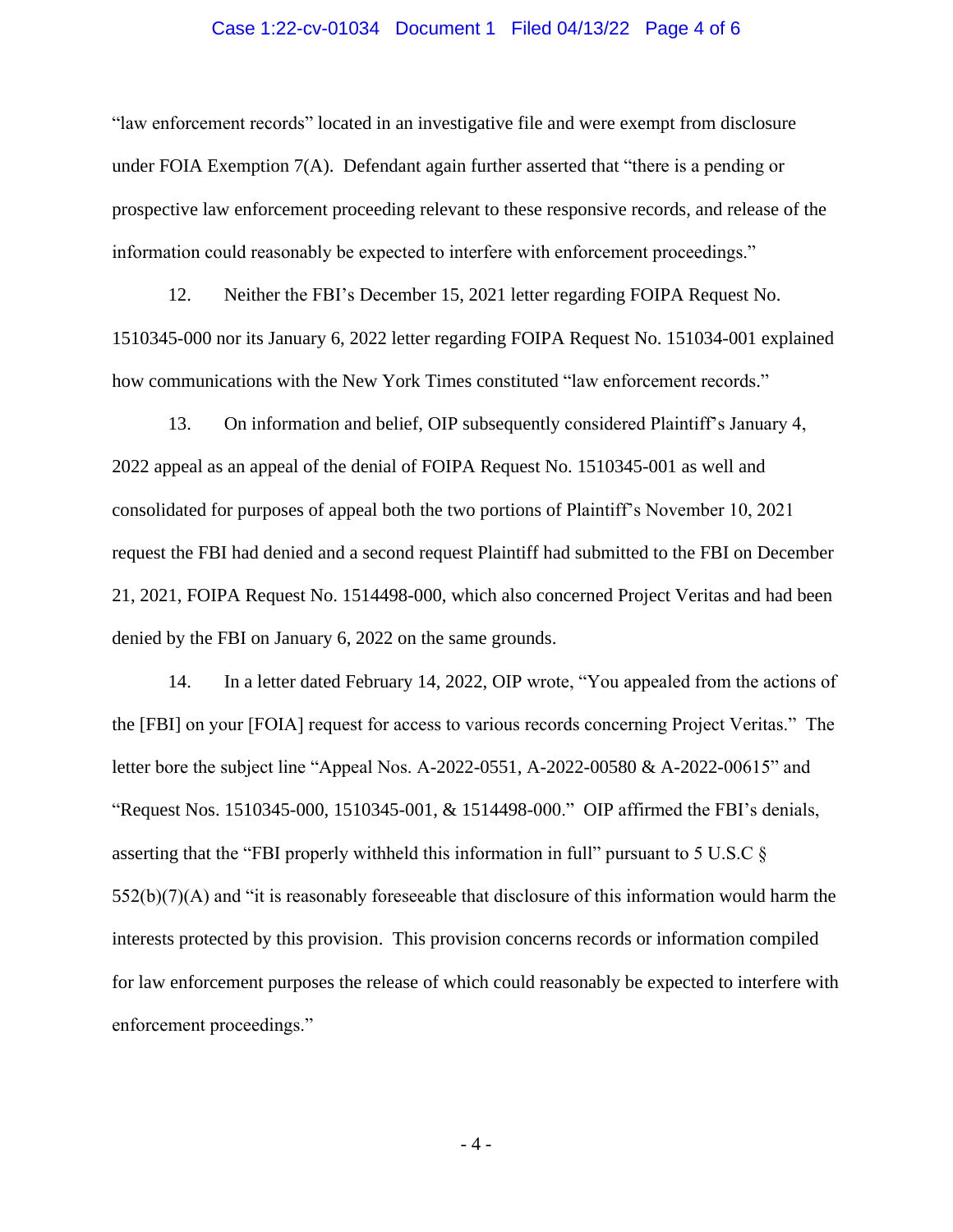#### Case 1:22-cv-01034 Document 1 Filed 04/13/22 Page 5 of 6

15. A true and correct copy of OIP's February 14, 2022 denial of Plaintiff's administrative appeal is attached as Exhibit A.

### **COUNT I (Violation of FOIA, 5 U.S.C. § 552)**

16. Plaintiff realleges paragraphs 1 through 15 as if fully stated herein.

17. Defendant is violating FOIA by failing to produce all records responsive to Plaintiff's request or demonstrate that the requested records are lawfully exempt from production.

18. Plaintiff is being irreparably harmed by reason of Defendant's violation of FOIA, and Plaintiff will continue to be irreparably harmed unless Defendant is compelled to comply with FOIA.

19. Plaintiff has exhausted its administrative appeal remedies.

WHEREFORE, Plaintiff respectfully requests that the Court: (1) order Defendant to demonstrate that it employed search methods reasonably calculated to uncover all records responsive to the request; (2) order Defendant to produce, by a date certain, any and all nonexempt records responsive to Plaintiff's FOIA request and a *Vaughn* index of any responsive records withheld under claim of exemption; (3) enjoin Defendant from continuing to withhold any and all non-exempt records responsive to Plaintiff's FOIA request; (4) grant Plaintiff an award of attorneys' fees and other litigation costs reasonably incurred in this action pursuant to 5 U.S.C. § 552(a)(4)(E); and (5) grant Plaintiff such other relief as the Court deems just and proper.

- 5 -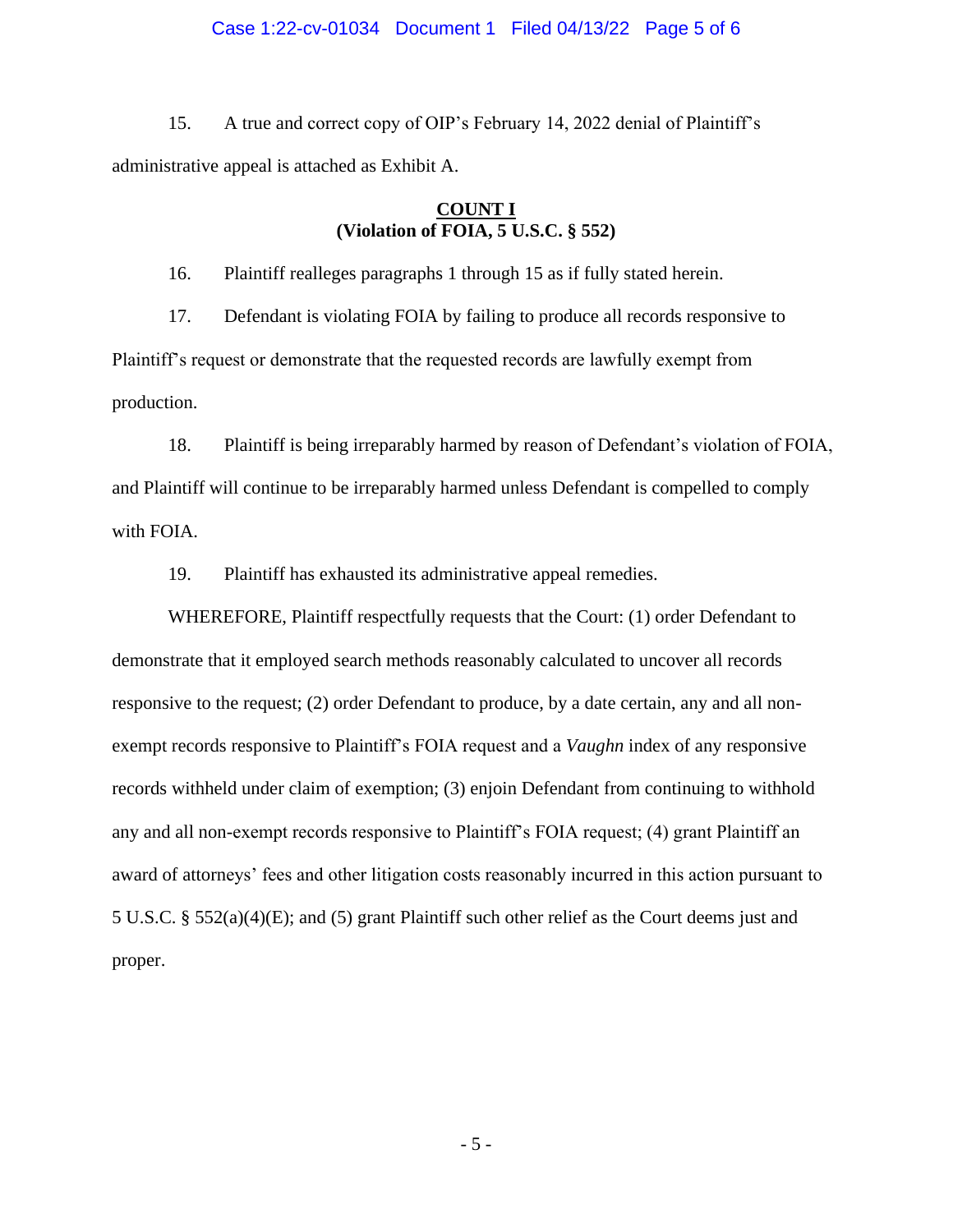Dated: April 13, 2022 Respectfully submitted,

*/s/ Paul J. Orfanedes*

Paul J. Orfanedes D.C. Bar No. 429761 JUDICIAL WATCH, INC. 425 Third Street SW, Suite 800 Washington, DC 20024<br>Tel: (202) 646-5172  $(202)$  646-5172 Fax: (202) 646-5199 Email: porfanedes@judicialwatch.org

*Counsel for Plaintiff*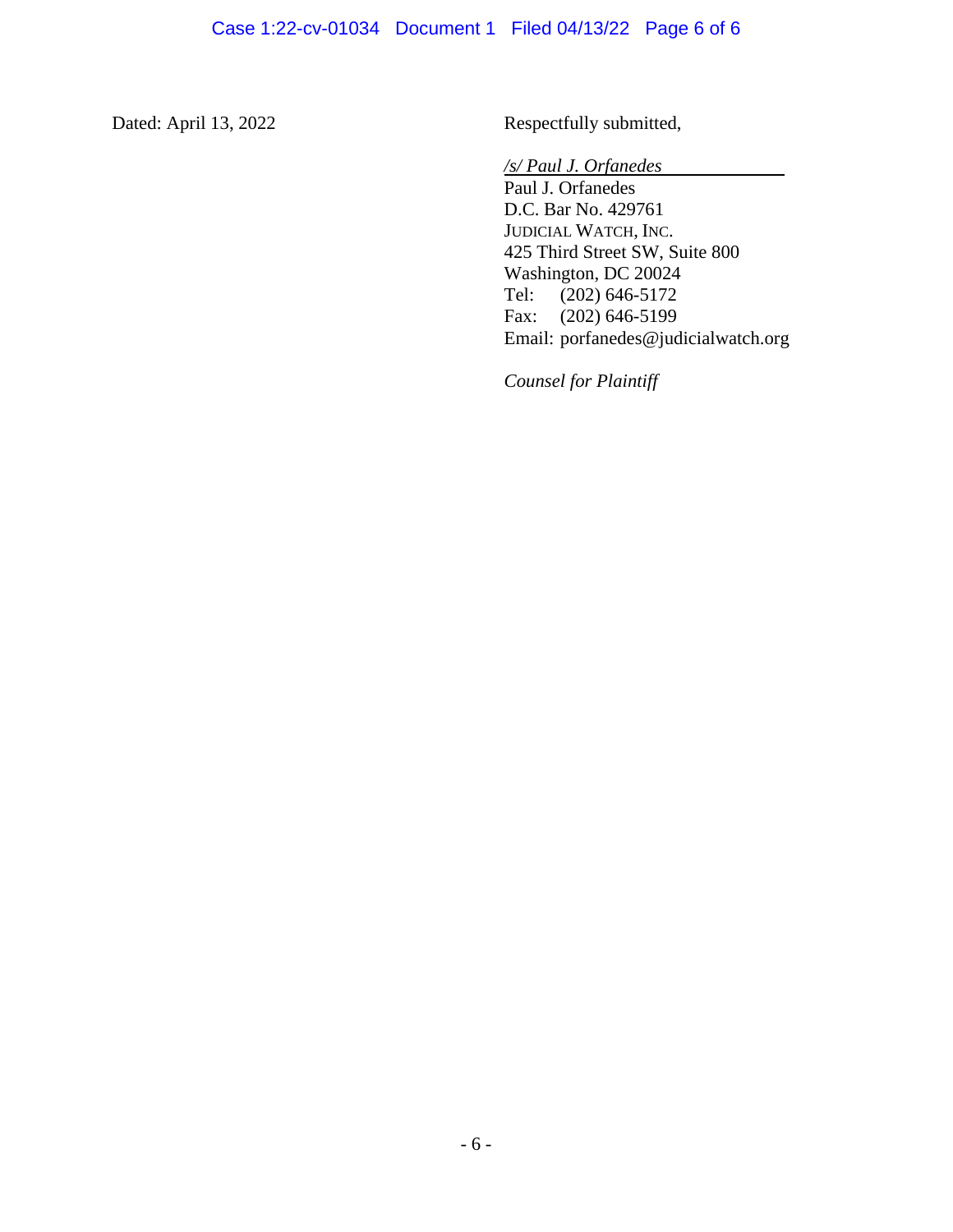# EXHIBIT A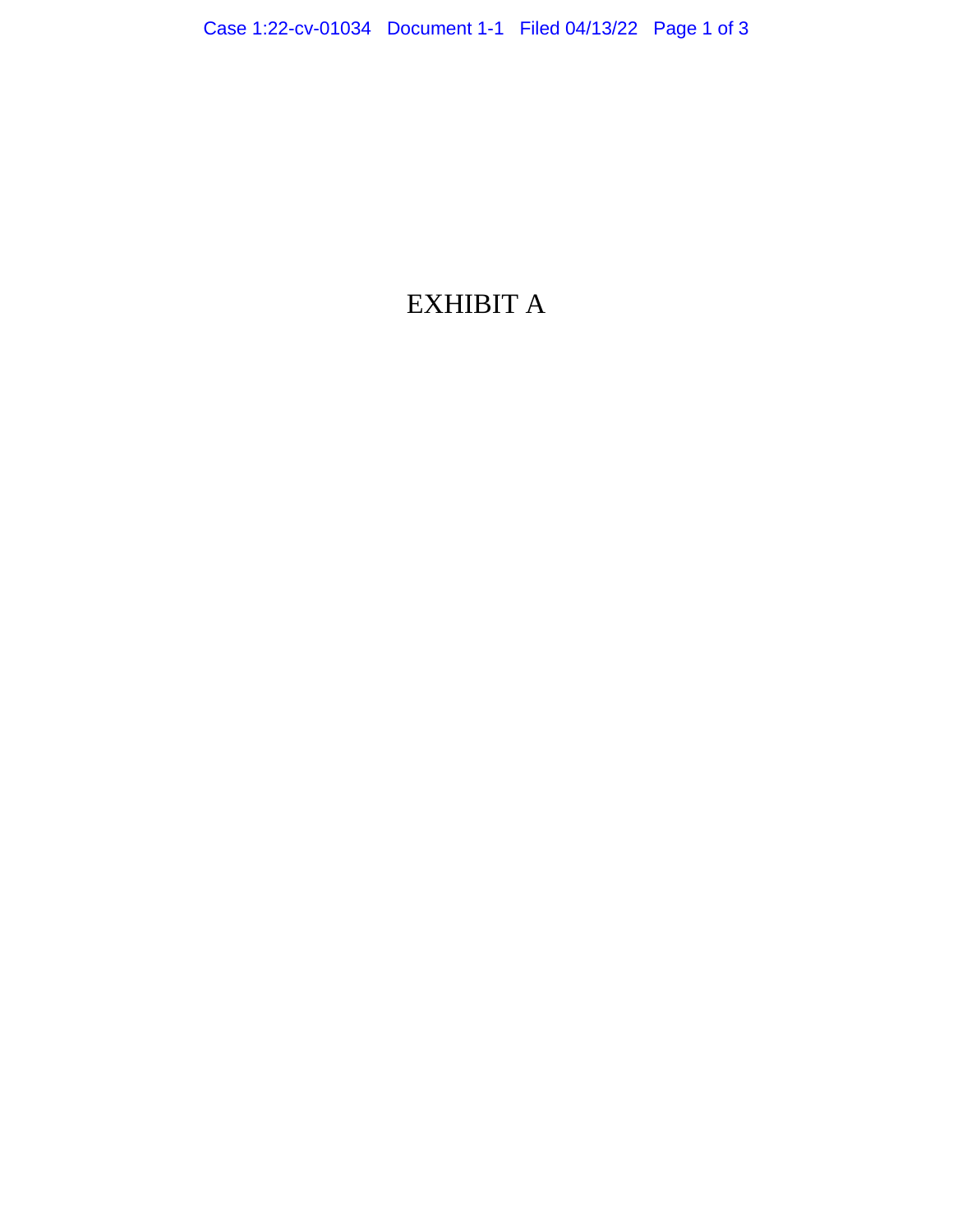# Case 1:22-cv-01034 Document 1-1 Filed 04/13/22 Page 2 of 3



**U.S. Department of Justice** Office of Information Policy Sixth Floor 441 G Street, NW Washington, DC 20530-0001

Telephone: (202) 514-3642

Kathryn Blankenberg

February 14, 2022 Appeal Nos. A-2022-00551, A-2022-00580 Re: & A-2022-00615 Request Nos. 1510345-000, 1510345-001, & 1514498-000 CDT:PJA

kblankenberg@judicialwatch.org

VIA: Email

Dear Kathryn Blankenberg:

You appealed from the actions of the Federal Bureau of Investigation on your Freedom of Information Act requests for access to various records concerning Project Veritas. I note that your appeals concern the denials made by the FBI pursuant to Exemption  $(b)(7)(A)$ .

After carefully considering your appeals, I am affirming the FBI's actions on your requests. The FOIA provides for disclosure of many agency records. At the same time, Congress included in the FOIA nine exemptions from disclosure that provide protection for important interests such as personal privacy, privileged communications, and certain law enforcement activities. The FBI properly withheld this information in full because it is protected from disclosure under the FOIA pursuant to 5 U.S.C.  $\S$  552(b)(7)(A) and it is reasonably foreseeable that disclosure of this information would harm the interests protected by this provision. This provision concerns records or information compiled for law enforcement purposes the release of which could reasonably be expected to interfere with enforcement proceedings.

Please be advised that this Office's decision was made only after a full review of this matter. Your appeals were assigned to an attorney with this Office who thoroughly reviewed and analyzed your appeals, your underlying requests, and the actions of the FBI in response to your requests.

If you are dissatisfied with my action on your appeals, the FOIA permits you to file a lawsuit in federal district court in accordance with 5 U.S.C.  $\S 552(a)(4)(B)$ .

For your information, the Office of Government Information Services (OGIS) offers mediation services to resolve disputes between FOIA requesters and Federal agencies as a non